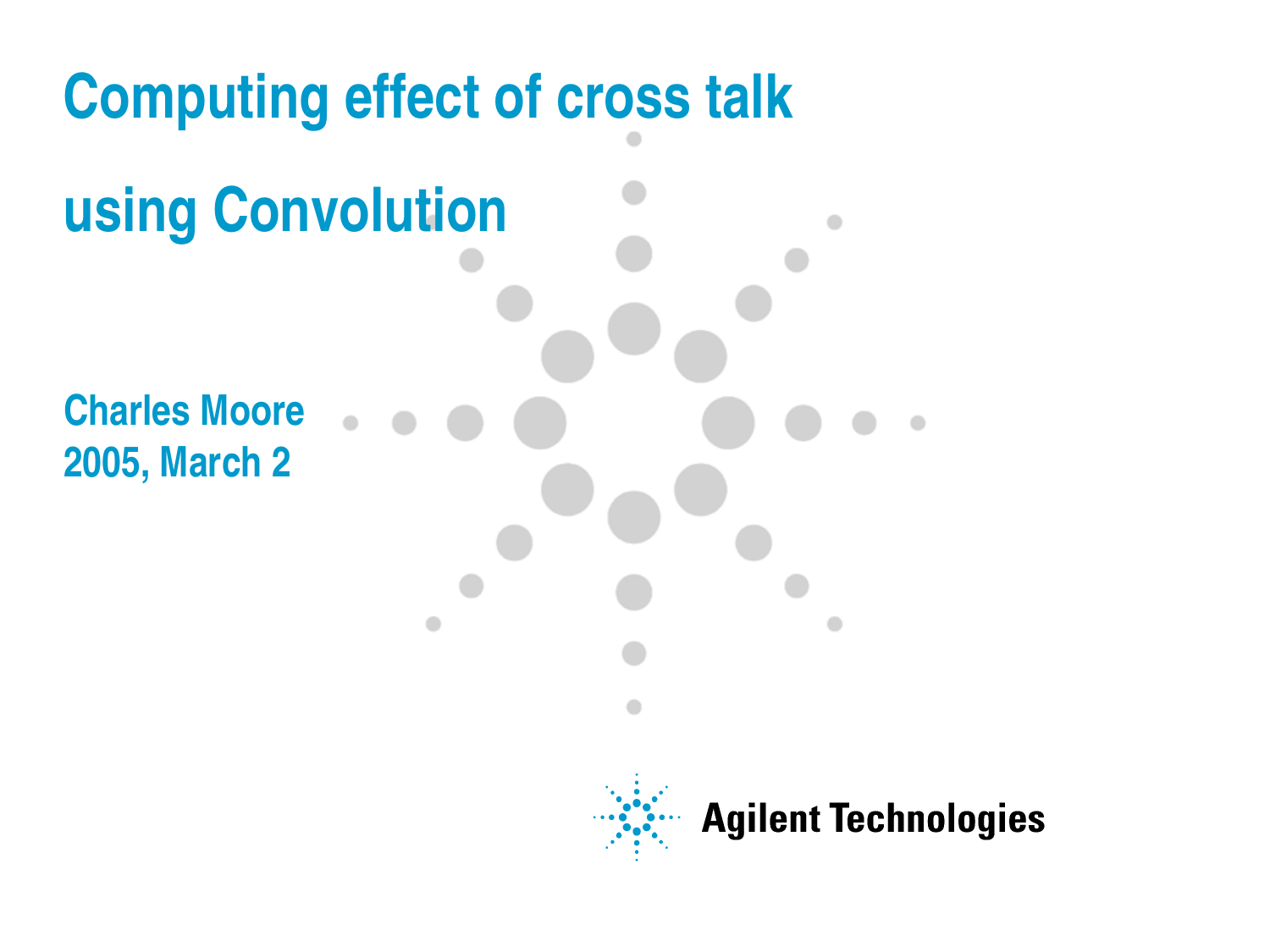## **Cross Talk due to a single pulse about .3UI wide**



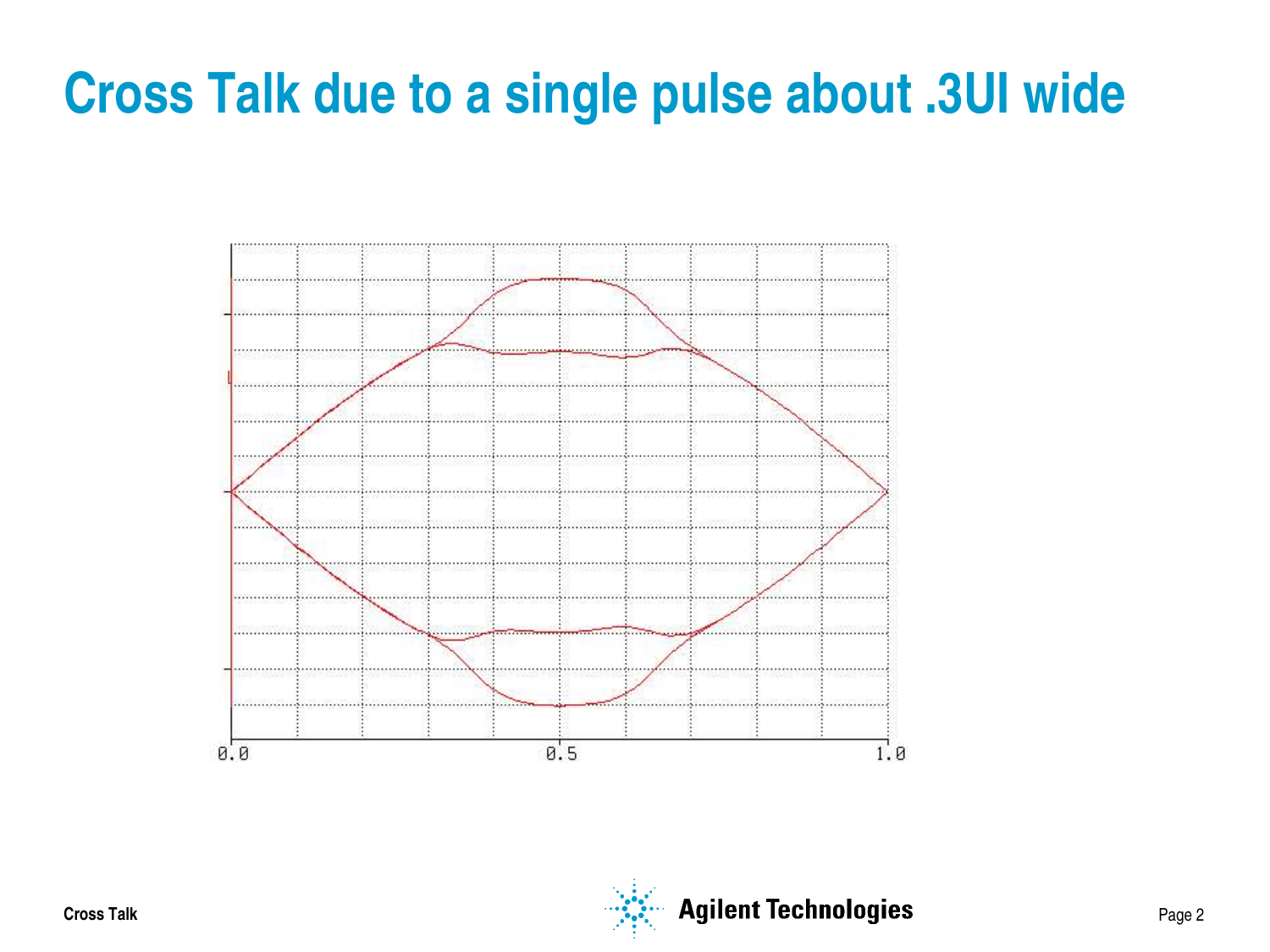# **PDF of Cross Talk at center of EYE Looks like this**



Þ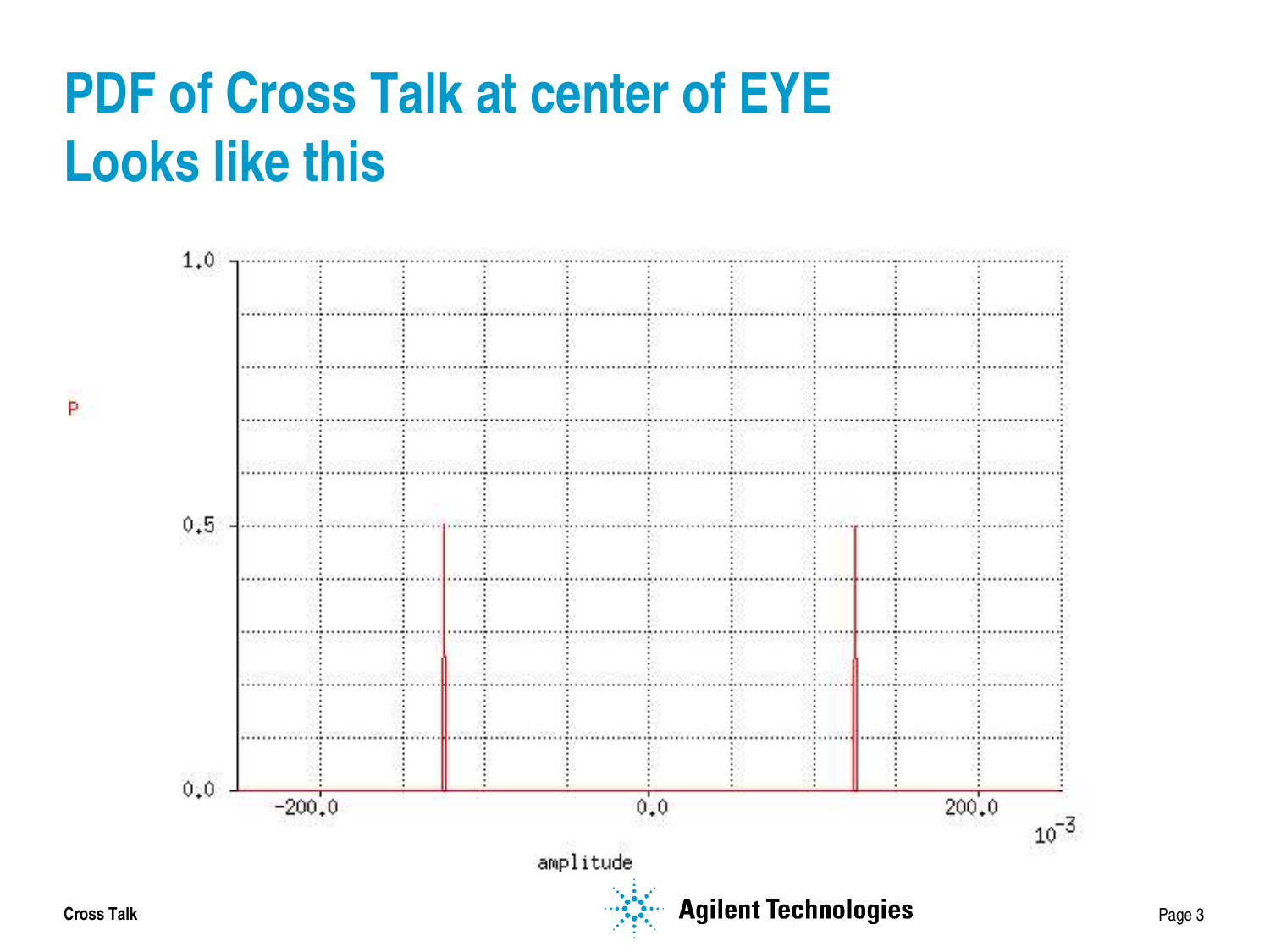# **If there are 2 pulses, each about .3UI coupling to the center of the EYE**



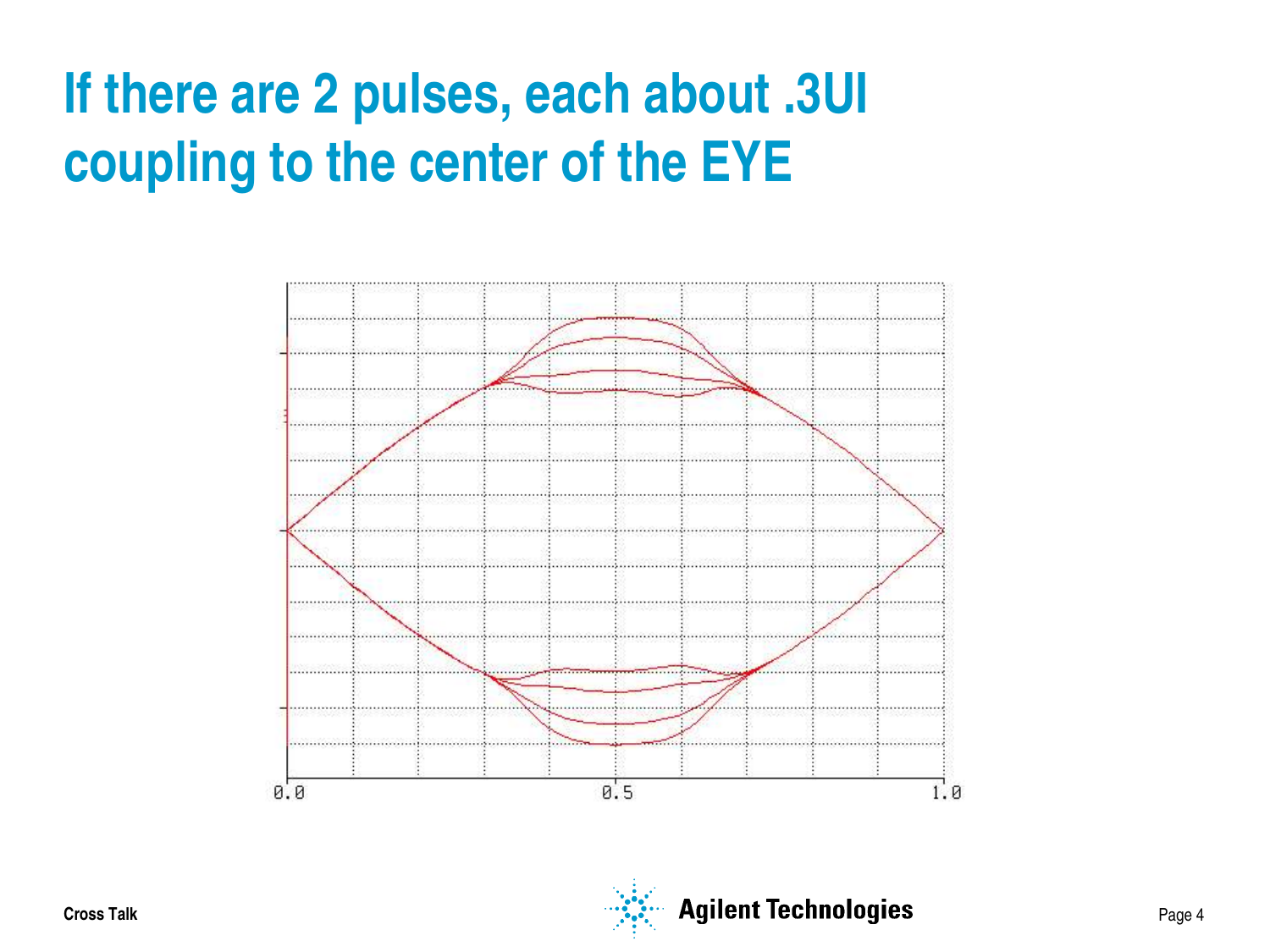# **PDF of Cross Talk at center of EYE Looks like this**

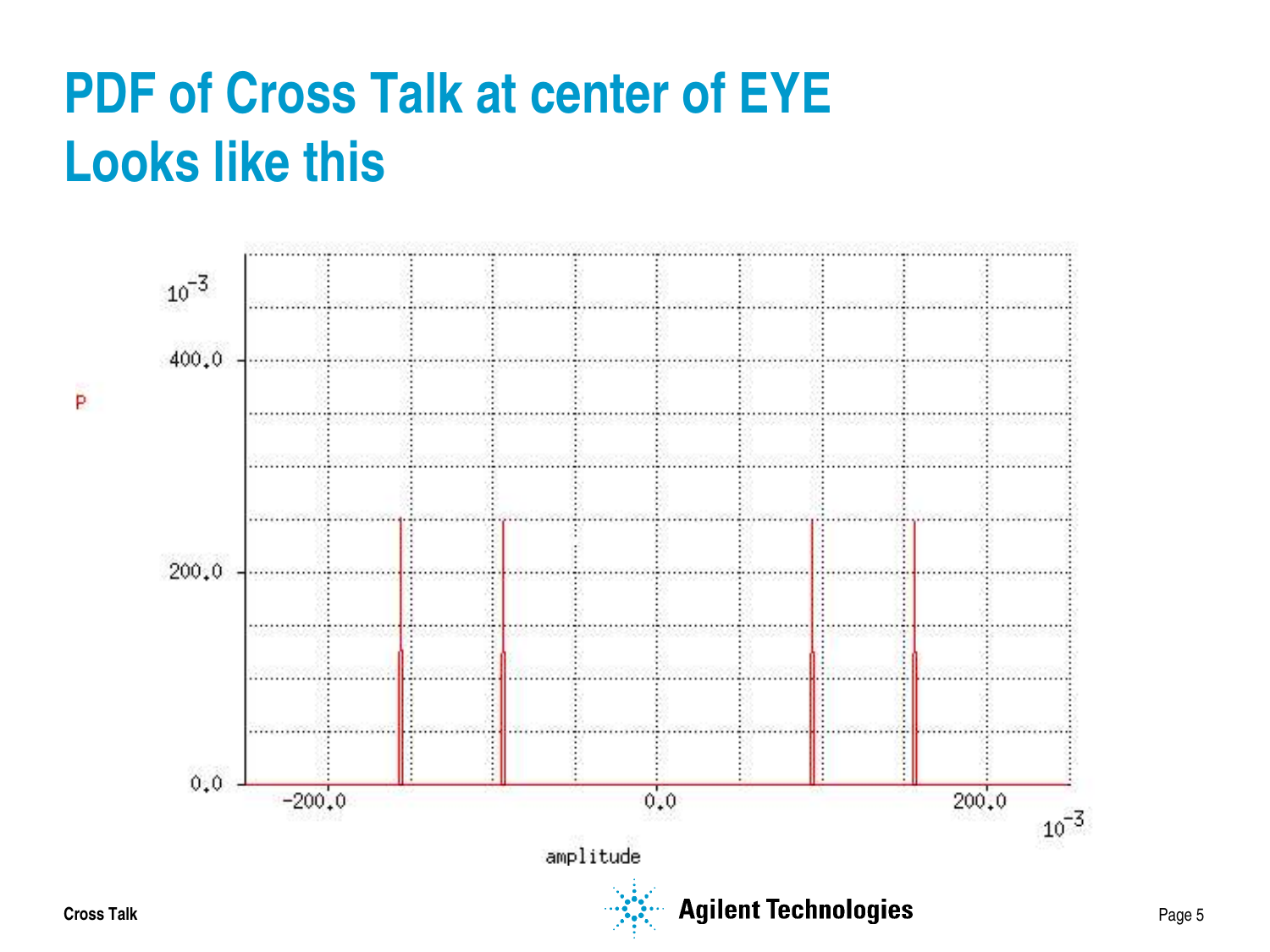# **And if 6 pulses combine, the PDF of Cross Talk at center of EYE could look like this:**

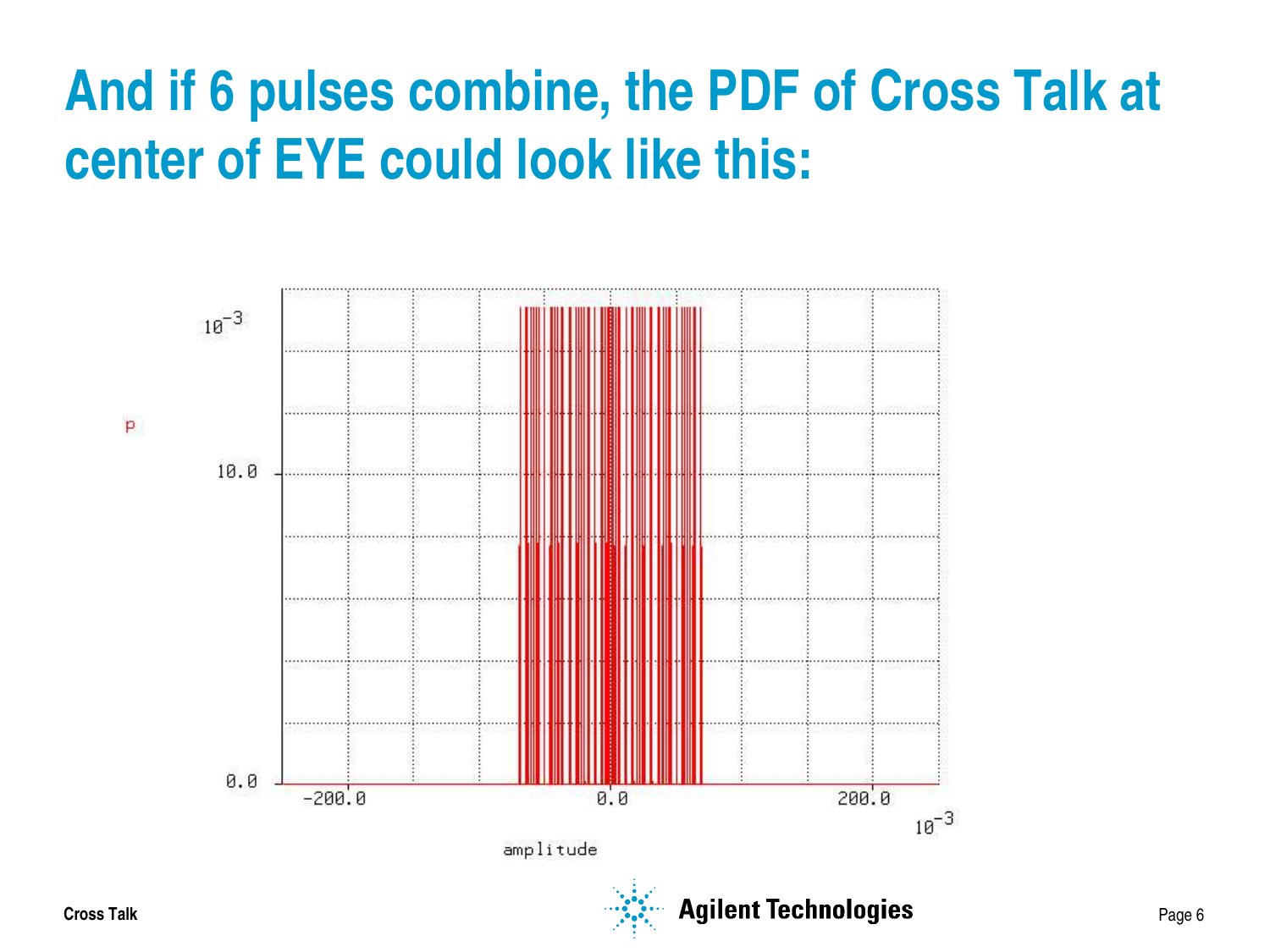## **With the EYE looking like this**



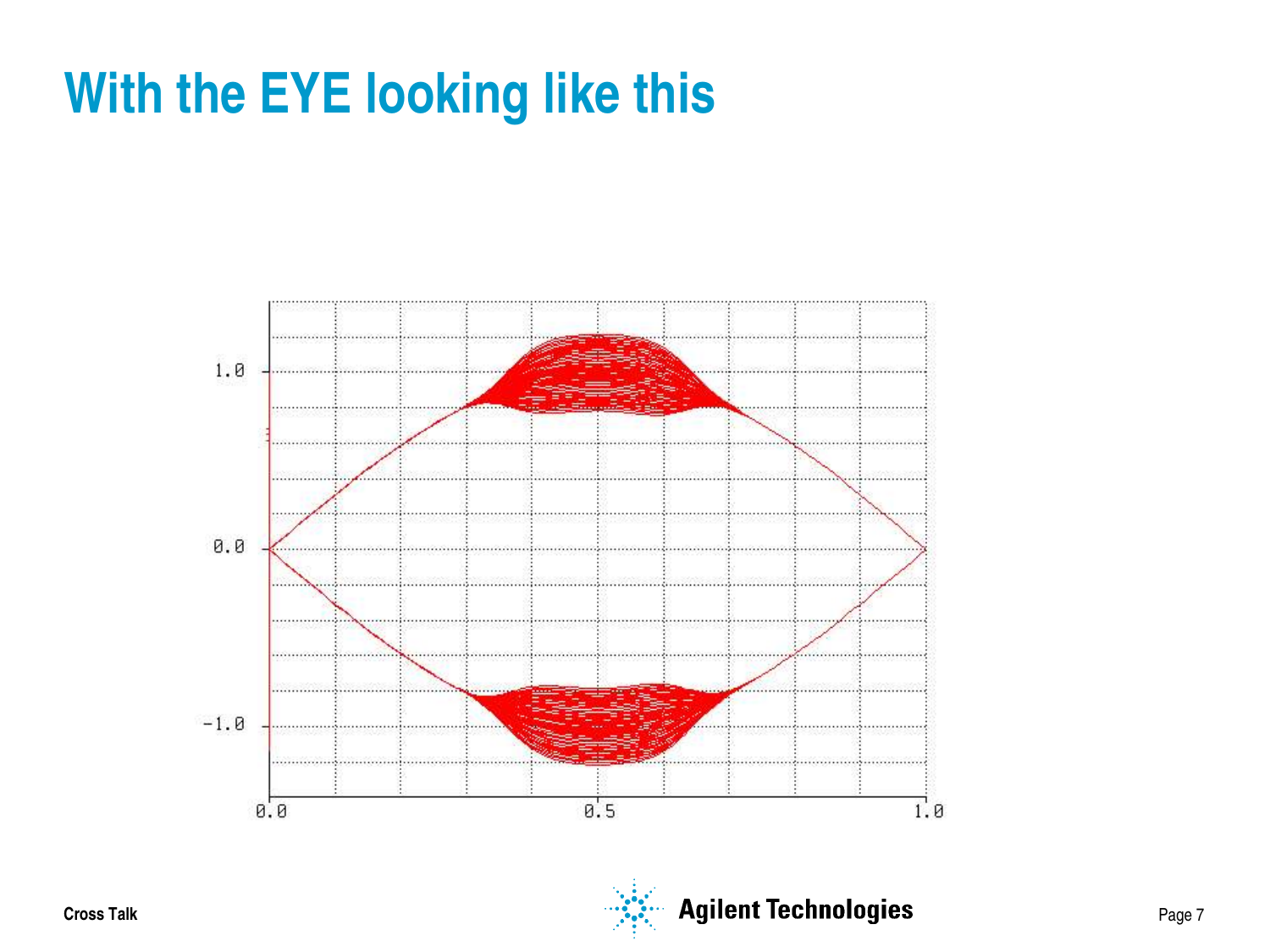The number of spikes for N crosstalk pulses is  $2^N$ 

Clearly for N moderately large it will be best to smear out the spikes and get a continuous PDF.

Smearing will exists due to thermal noise etc.

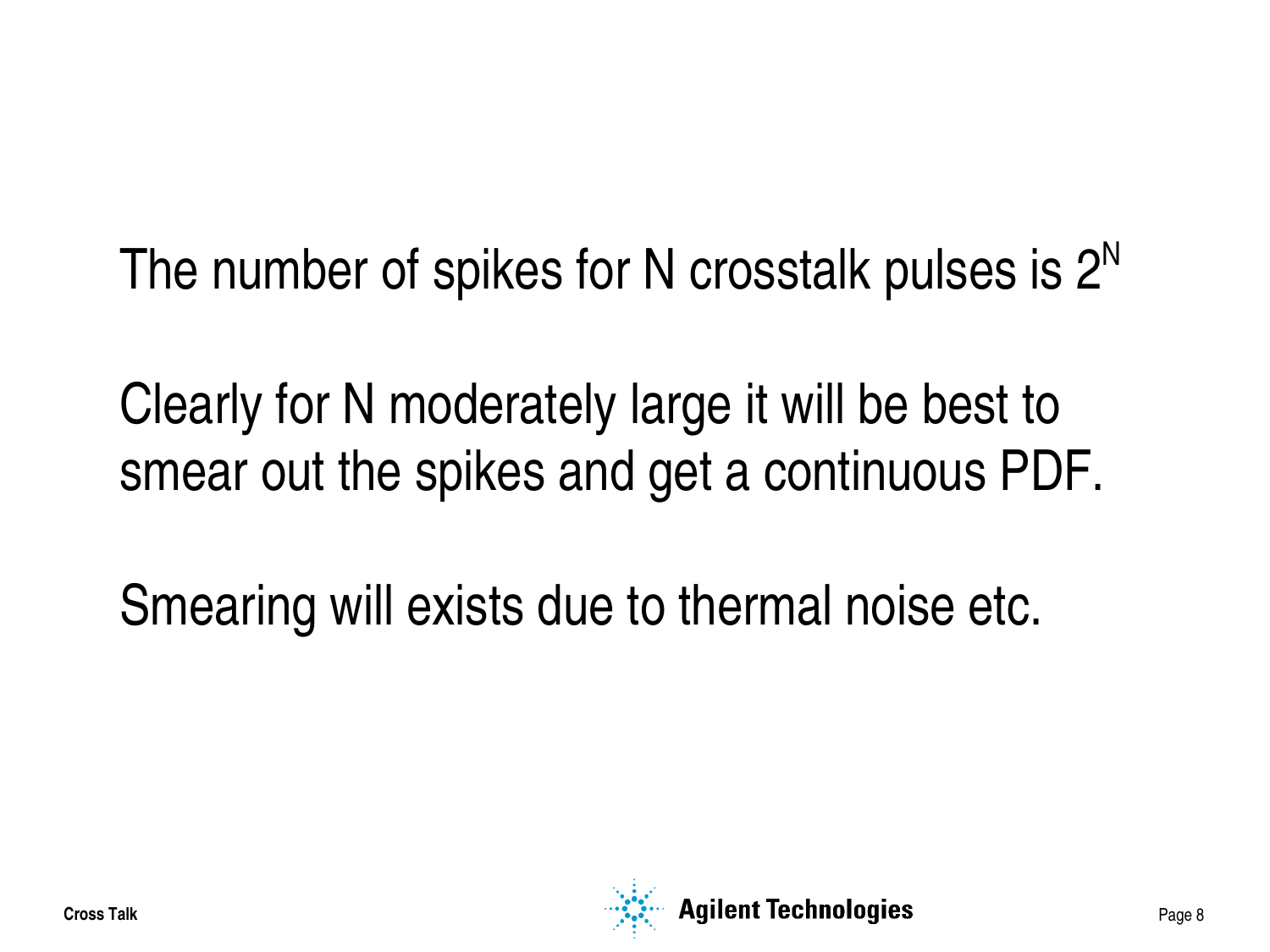How many contributors to cross talk are there? Looking at an example: d'Ambrosia Case2FM13SI20N1D13L10.s4p shows that there are many:



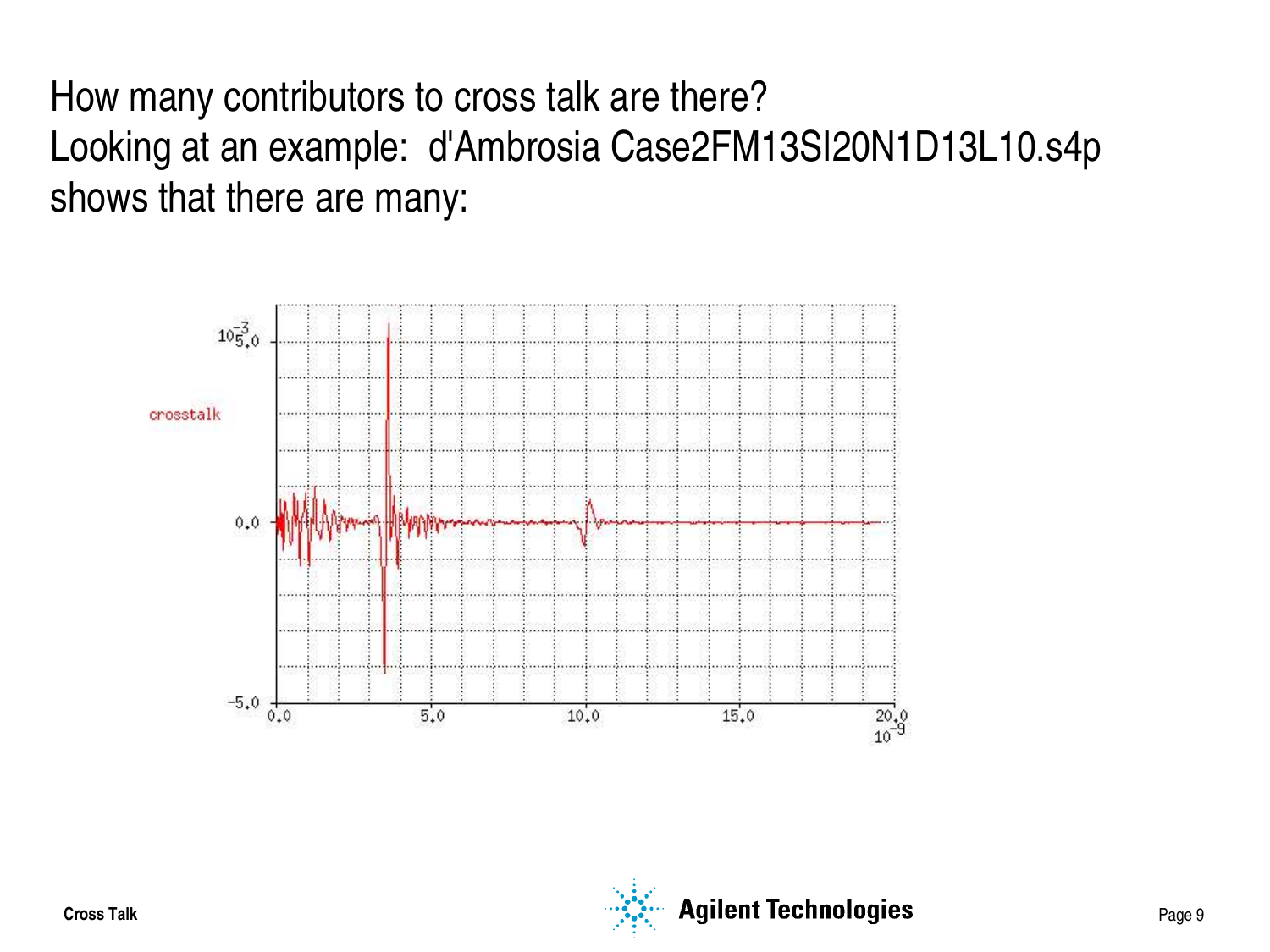## Zooming in on a small region we see all crosstalk at all phases of a data period.

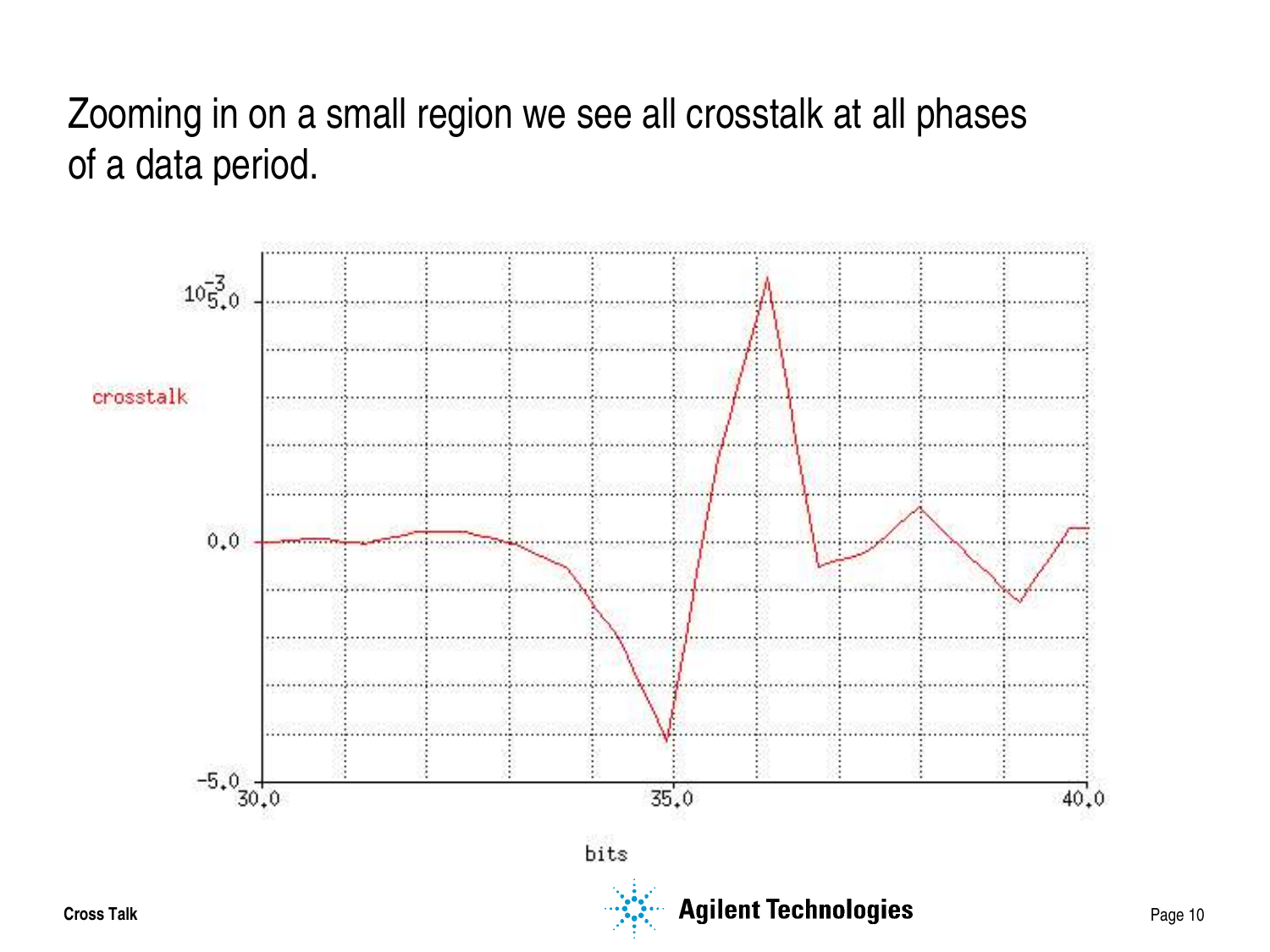To compute crosstalk we can:

1. Select the Cursor time and sample the crosstalk at each bit period starting there

2. Compute in the (impulse) PDF of crosstalk due to each sample

3. Convolve and blur to get a continuous PDF of crosstalk for that sample set.

4. Shift the initial sampling point by a small amount (I use 1/8 bit period) and re-sample and find a new continuous PDF, repeating until the original phase is reached

5. Average the continuous PDFs to get the average PDF over all phase relationships between data and crosstalk.

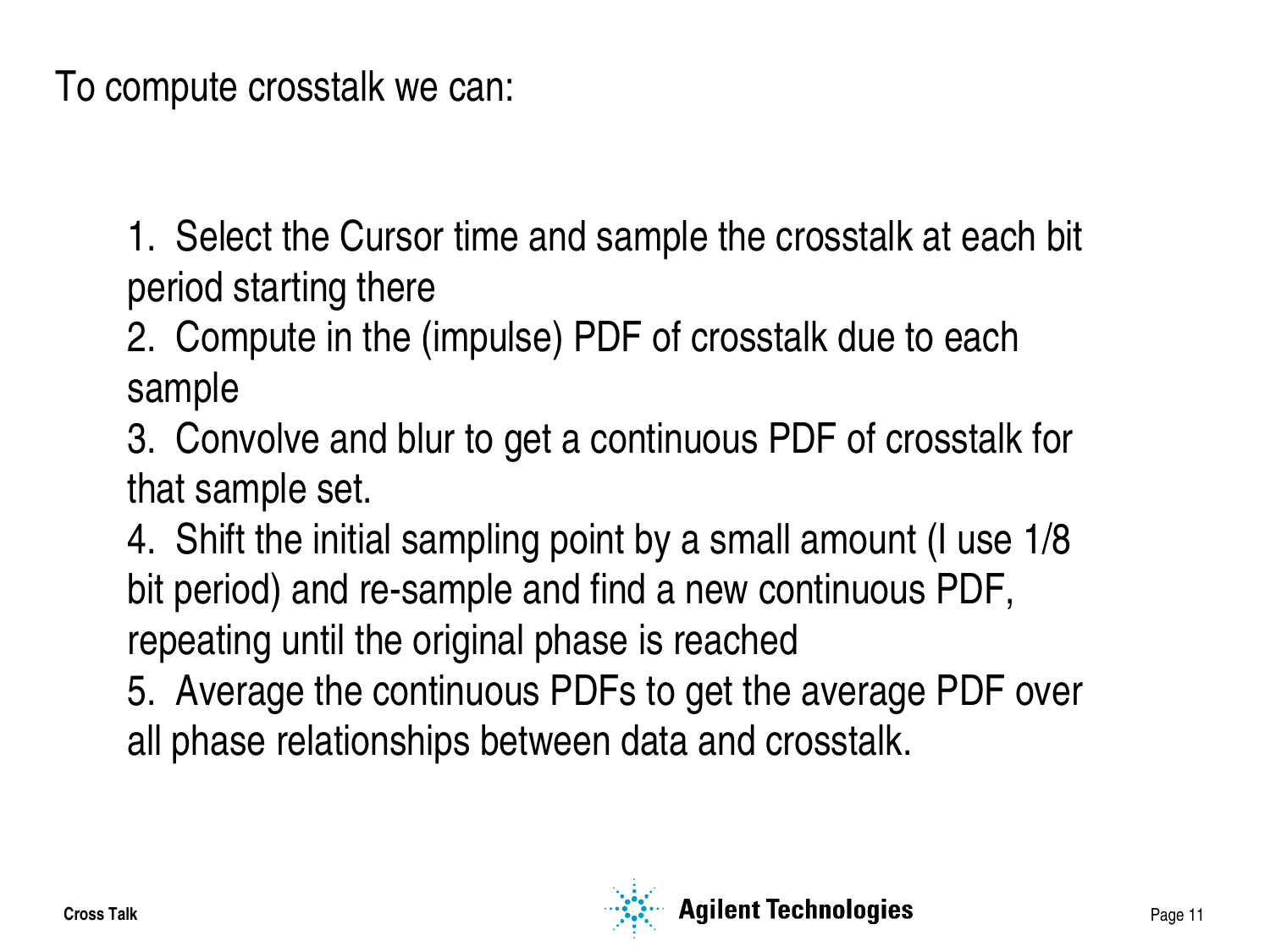## •Here are the PDFs I computed for d'Ambrosia Case2FM13SI20N1D13L10.s4p

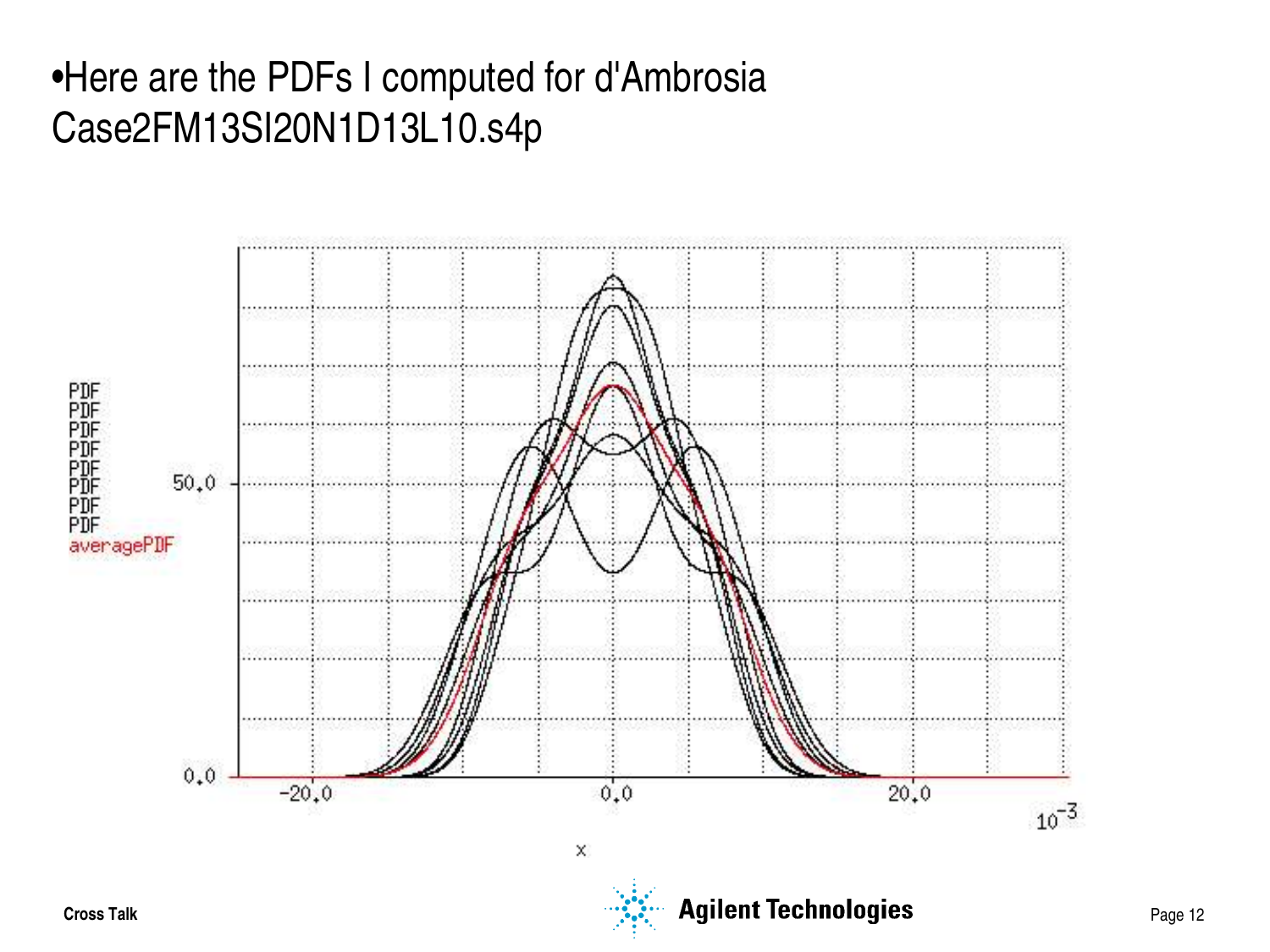There will be multiple paths of crosstalk. These are easily combined by convolving PDFs.

Next slide shows the combined PDF for d'Ambrosia:

1.Case2FM13SI20N1D13L10.s4p 2.Case2FM13SI20N2D13L10.s4p 3.Case2FM13SI20FD13L10.s4p

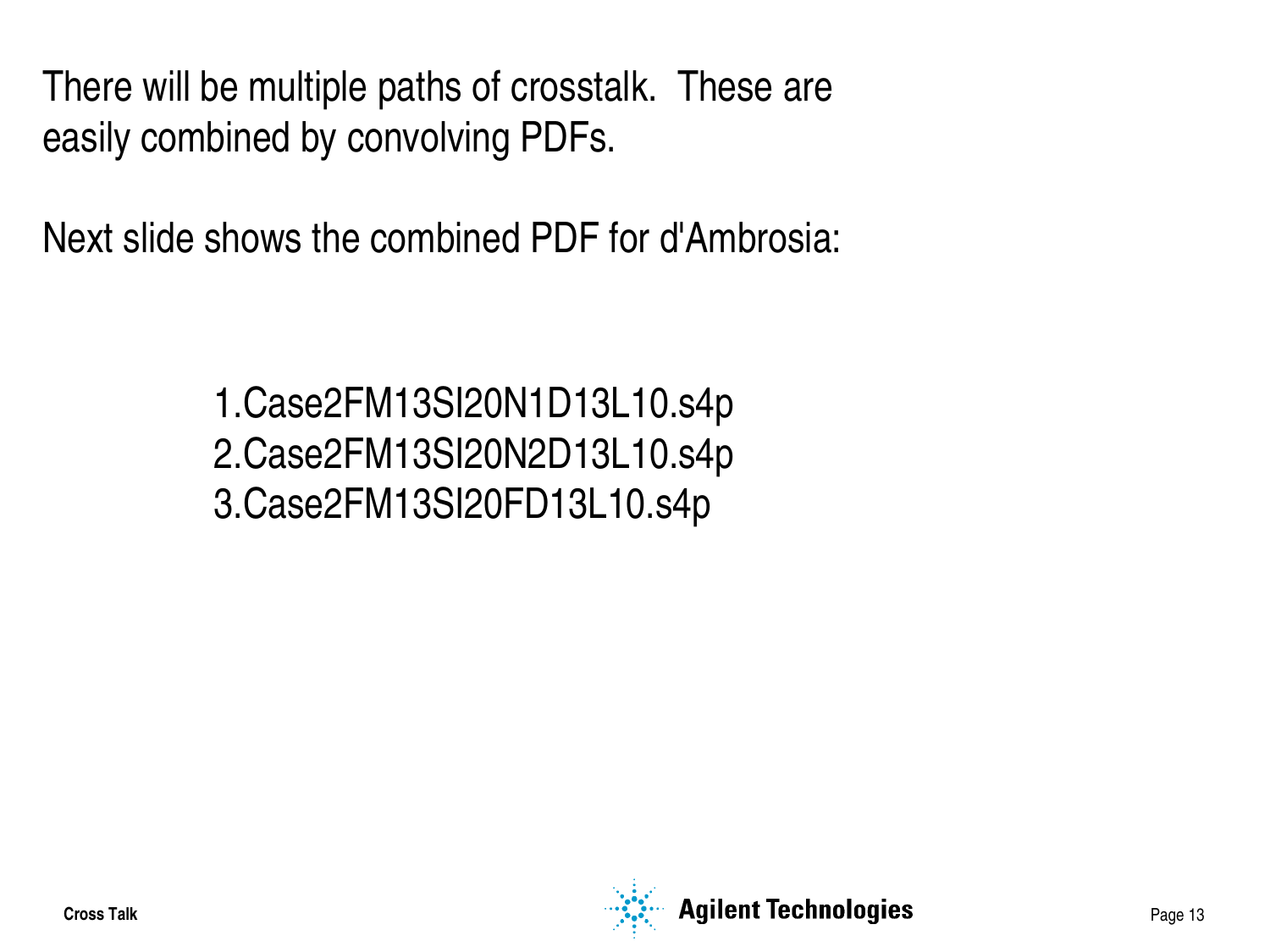

PDF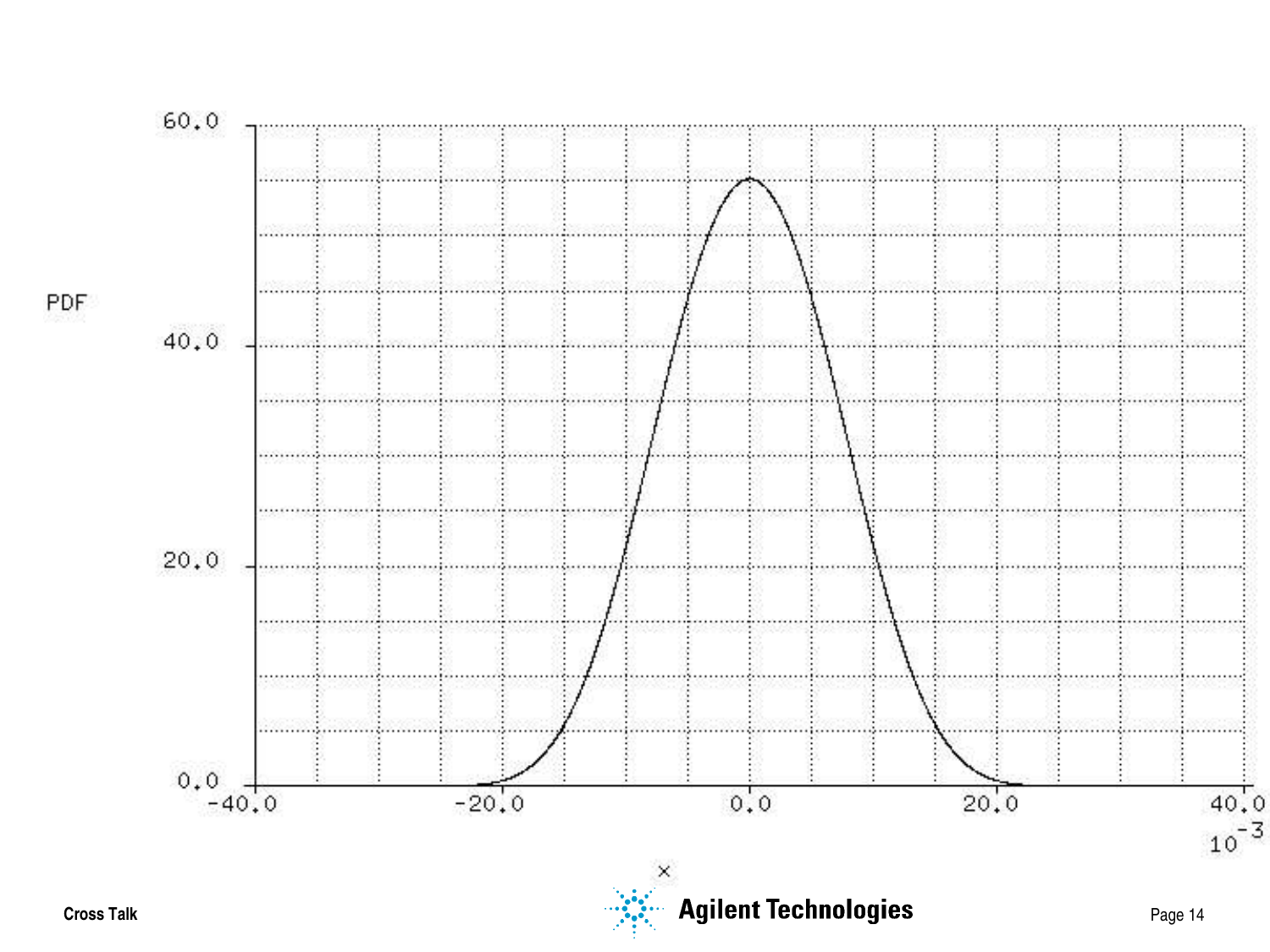## •What is of real interest is the cumulative probability function:



note: Roundoff errors in convolution math limit CPF computation accuracy to around  $10^{-12}$